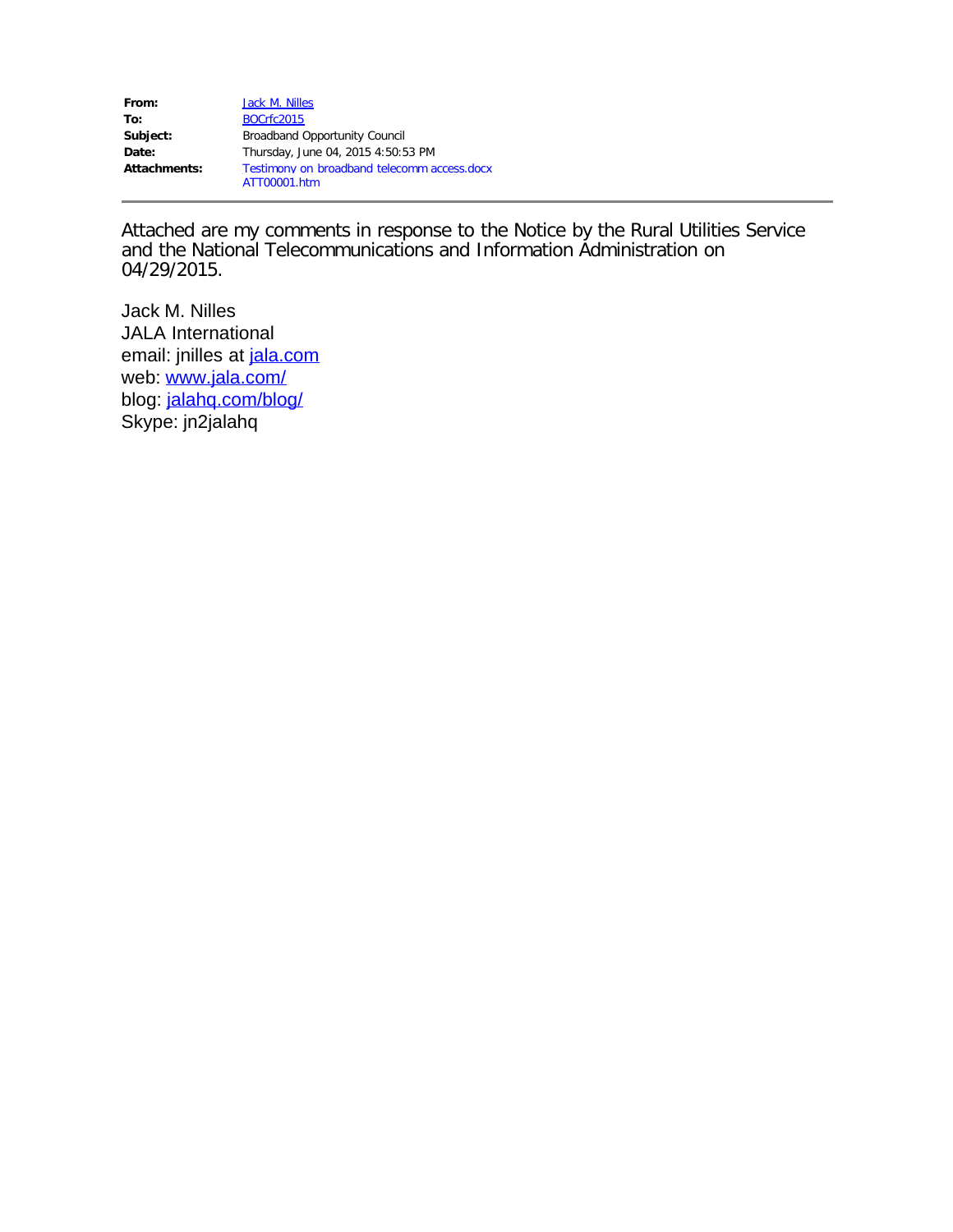## **Thoughts on rural broadband**

By Jack M. Nilles JALA International Los Angeles, California [http://www.jala.com](http://www.jala.com/)

In response to Question 8 of the 04/29/2015 Notice and Request for Comments in the Federal Register

## *Overview*

As the Internet becomes more pervasive, reaching households and communities all over the world, it changes from an interesting form of entertainment to a necessity. The Internet has become an economic necessity; businesses everywhere, and of all sizes, now rely on the Internet for their continuing existence and growth. In the United States at least 60% of the workforce holds what is known as information or knowledge jobs. Today almost all of these jobs depend in some way on the smooth functioning of the Internet or other types of broadband telecommunications networks. Increasingly, along with the growing complexity of business operations, the demand for broadband access grows as well. This is true for both urban and rural areas of the country.

The indirect effects — the externalities — of the Internet are also important. For example, the supposedly unrelated areas of urban traffic congestion, environmental pollution, and climate change are affected by the use of broadband networking. Networking can be a means of reducing traffic congestion, air pollution and the rate of climate change. My research, as well as that of others, has shown that telecommuting definitely decreases overall use of automobile transportation and its associated energy and pollution impacts, thereby producing the desired environmental change results. Furthermore, long-distance teleworking can produce similar impacts through reduced use of air travel. The economic effect is clearly important: teleworkers are demonstrably more productive than their non-teleworking colleagues. In short, the more that people telework the more they aid the environment and the economy.

The greatest of telework's impacts in the urban environment is produced by telecommuting: the use of network technology to eliminate some or all of the daily commute from home to and from the workplace by interconnecting all the coworkers, wherever they are. Sending the work to the worker instead of transporting the worker to work.

In the rural and global environments the impact of telework is different. High-quality telecommunications networks can provide access to jobs in locations anywhere around the globe, thereby increasing the economic vitality both of individuals and rural communities. Telework helps to level the playing field regarding access to jobs. Telework allows people to find work with employers who are completely out of daily commuting range. Telework helps to reverse the situation where young people leave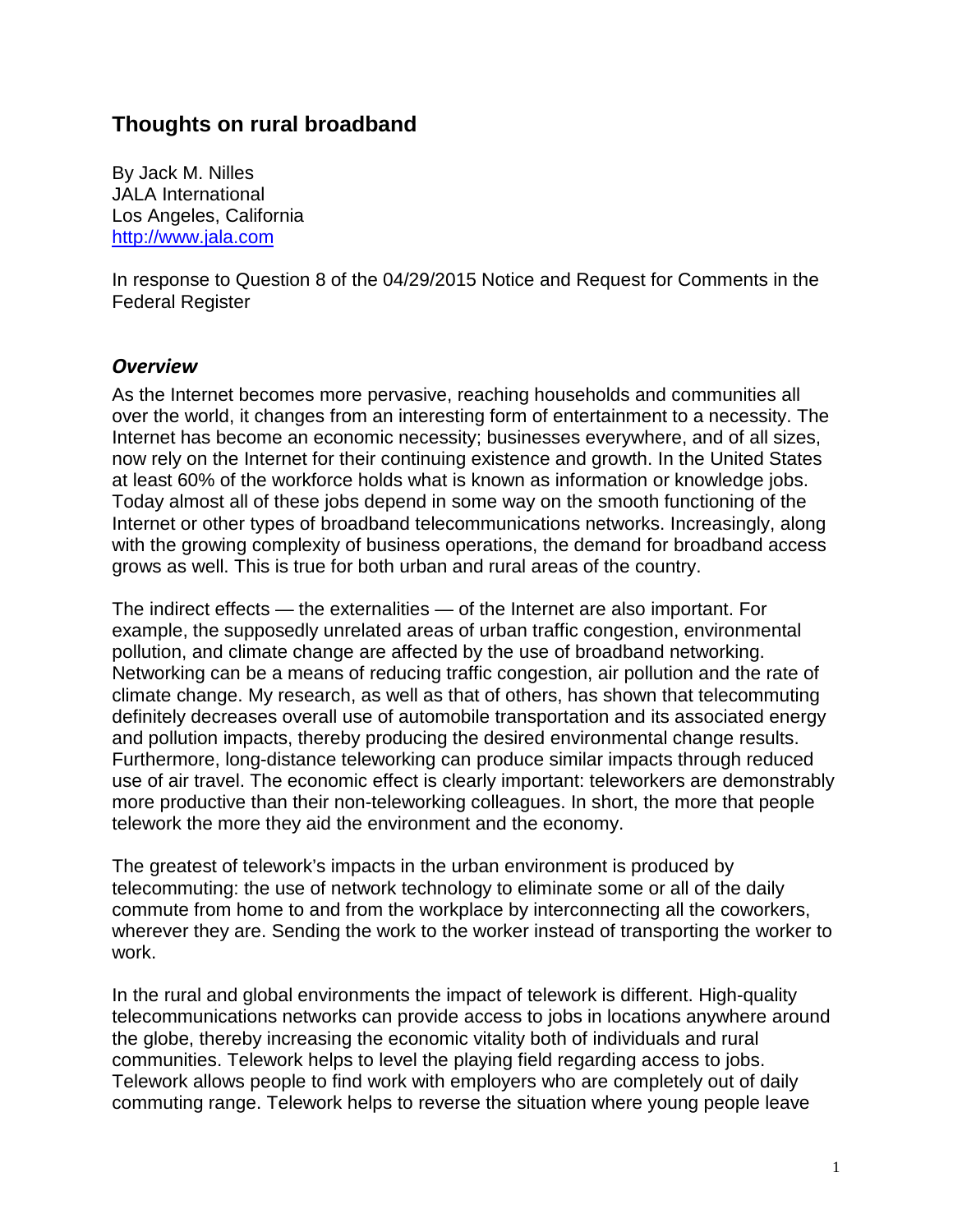rural communities in order to find work in the "big city". By keeping them at home telework brightens the future of the communities they would otherwise leave.

Thus broadband telecommunications can serve as an important tool for increasing the economic vitality of the entire country, not just that of certain areas. So just how much "broadband" is necessary for all these wonders to occur?

## *Broadband and telework*

The FCC's definition of broadband is 25 Mbps for download speeds and 3 Mbps for upload speeds. It is possible to telework successfully under the less-than-FCC-standard conditions we have at JALA. However, the bandwidth available to us now is the bare minimum for such work (see the note below). It allows us to videoconference to other countries (as long as we don't move too fast) and perform other tasks which otherwise would need to occur in a setting requiring the physical collocation of all participants.

Twenty years ago much of this would not have been possible. I know because I tried it 20 years ago. But with contemporary technology it is quite possible for many people to telework, both successfully and frequently. This is especially true *if* they have broadband access to the Internet as defined by the FCC — and if their organization operates with a 21st century management style.

Forty years ago telework was primarily limited to telework centers and satellite offices, as they were known then. Available telecommunications technology in that era was simply inadequate — and too expensive — to support even simple data entry tasks for home-based telecommuters. Now, however, at least 40% of the American workforce could be teleworking at least part-time from their homes – provided that they had access to broadband technology as defined by the FCC.

The consequences of that access would be significant in terms of improved productivity, reduced traffic congestion, diminished air pollution, reduced consumption of fossil fuels and generally increased energy savings. Of course, widespread access of broadband communications is not the only barrier to such a goal but such access would greatly diminish the effectiveness of the other barriers - such as the dominant one: resistance to change on the part of management.

Technology is moving relentlessly from fixed lines to wireless transmission for telecommunications. Most forecasts look for relatively slow growth in landline communications as contrasted to double-digit growth in both the numbers of smartphones in use and their monthly data consumption. One of the important features of this turn to mobile over fixed line transmission is that mobile makes it much easier and less costly to provide rural areas with broadband access.

One example of this is that of some friends who live and operate a small business in north-central Arizona off the grid. Their home/office is powered entirely by solar panels, batteries and, occasionally, a diesel generator. Their water is trucked in from the nearest, tourist attraction town. Their access to the Internet is by satellite or smart